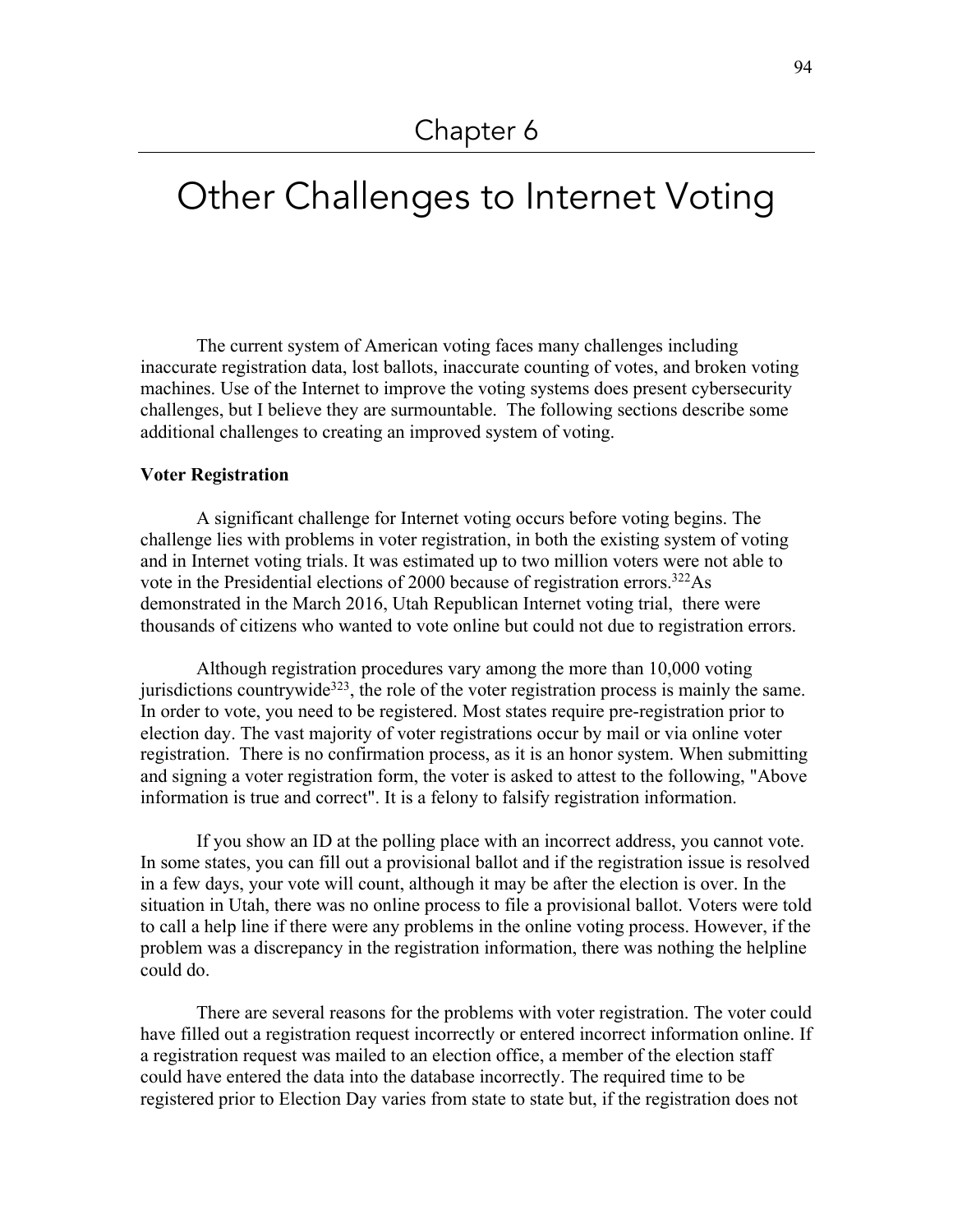meet the required timeframe, the citizen cannot vote. In many states, registration must take place a month or more prior to the election. People who move from state to state often are not aware of the different state requirements. Elderly people who no longer drive often do not have a photo ID. In a *Scientific American* article "Fixing the Vote: Electronic Voting Machines Promise to Make Fixing Elections More Accurate Than Ever before, but Only If Certain Problems—with the Machines and the Wider Electoral Process—Are Rectified", Ted Selker, Visiting Scientist at the Center for Information Technology in Interest of Society at UC Berkeley said, "Registration problems prevent millions of citizens from voting."<sup>324</sup> On the positive side, online registration via the Internet is growing rapidly. As of May 4, 2016, 31 states plus the District of Columbia offered online voter registration.<sup>325</sup> Five additional states have passed legislation to create online voter registration systems, but have not implemented them yet.

Validation of voter registration information is performed by comparing it to the voter's driver's license or other state-issued identification cards. If a person entered his or her name with a middle name when obtaining a driver license or for other state transaction, the same name must be used for voter registration. When the information does not match, such as when the registration application shows a middle initial instead of a middle name, the application is sent to officials for further review or action. Online registration can be a boost for voter participation by reducing the number of voters who are rejected. Data can be entered by the voter and verified in real time.

#### **Offsetting Registration Benefits**

Online registration also has the potential for significant cost savings. A case study in Arizona showed a reduction in registration costs from 83 cents per paper registration to 3 cents per online registration.<sup>326</sup> The cost to implement online registration systems in some states was absorbed easily within existing budgets. The funds from the Help America Vote Act have been used in some states to implement online voter registration. Although the savings potential has been shown to be real, moving to online registration requires vision, leadership, and funding.

Online registration is one component of e-government. The U.S. ranks number seven in the world as an e-government leader, based on The United Nations 2014 E-Government Survey. 327 The survey presents a systematic assessment of how well the 193 Member States of the United Nations use information and communication technologies to transform the public sector by enhancing efficiency, effectiveness, transparency, accountability, access to public services, and citizen participation. The six countries which rank higher than the U.S. include: 1) The Republic of Korea, 2) Australia, 3) Singapore, 4) France, 5) Netherlands, and 6) Japan.

Adoption of e-government among the U.S. states varies widely. In its comprehensive 2014 Digital States Survey, the Center for Digital Government evaluated the digital technology practices in all 50 states. Grades from A to D were assigned based on quantifiable results in better serving citizens and streamlining operations. Compared to the results of the 2012 survey, grades improved in 21 states, declined in 12 and stayed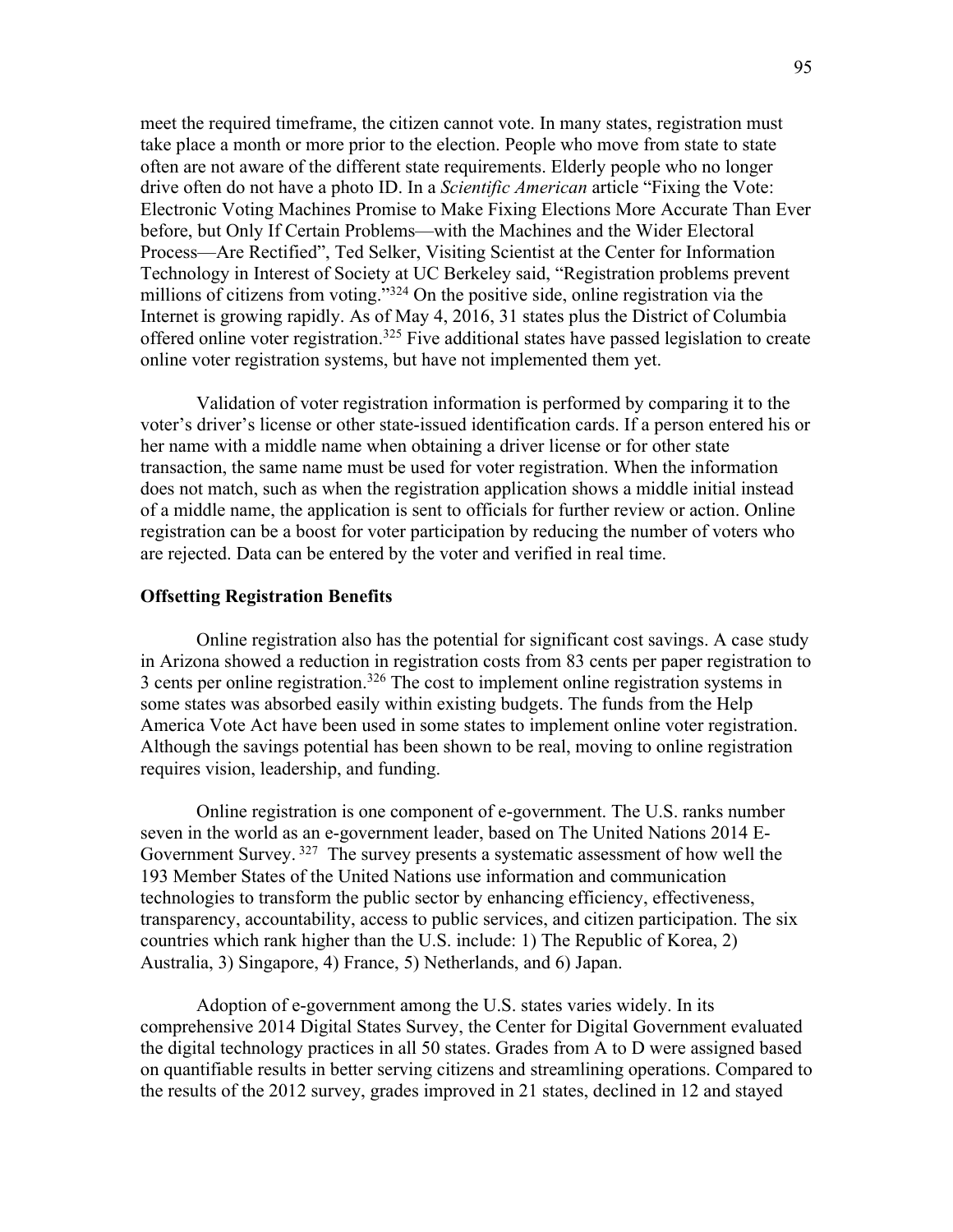even in 17.328 Eight states earned top grades: Connecticut, Georgia, Michigan, Missouri, Ohio, Pennsylvania, Utah, and Virginia. The states receiving a C or lower grade included Alabama, Alaska, Florida, Nevada, New Hampshire, Oklahoma, Rhode Island, and Wyoming. The rankings do not specifically highlight performance at voter registration.

Current and accurate registration data about voters sets the stage for the actual voting. However, even if all eligible citizens were properly registered, other challenges need to be solved prior to implementing Internet voting.

# **Election Officials Training**

Internet voting represents a major shift in the process of how elections are conducted. Election officials will need to be trained in the new processes. If they are not trained prior to implementation of Internet voting, problems could arise. A similar training challenge existed when healthcare providers began to implement electronic health records. The clipboard, manila folders, and fax machines had been the lingua franca in healthcare for decades. E-prescribing was another change in process which required major staff re-training. It was adopted at a very slow pace until the federal, state, and local provided billions of dollars of incentives. The incentives worked. More than half of prescriptions now are created electronically resulting in lower medication errors and improved patient safety.<sup>329</sup> Like physicians facing the change to electronic prescribing, election officials at the state and county levels will need training to implement Internet voting. It will be essential for vendors to develop Internet voting systems which are easy to use and to provide training programs to election officials.

#### **Privacy at Home**

A frequent objection by Internet voting critics is the lack of privacy and the possibility of coercion. I think Internet voting would provide more privacy, not less. When I curl up in a chair or on a park bench and review communications, financial, or healthcare data, I feel completely private. In many current voting places during a closed primary, you are asked which party you belong to so you will get the correct ballot. This can take place where anyone can hear you say which party you belong to, which certainly isn't private.

While I believe there are advantages to being able to vote from the privacy of one's home, some are concerned there could be a danger. A friend, family member, or visitor may coerce or bribe a voter to cast an unintended ballot. In an extreme and highly unlikely case, one or more persons could surround the voter and threaten harm unless a certain vote is cast. Fortunately, there is a simple solution to these problems. After the person or persons making the threat have departed, the voter could cast his or her vote a second time. The voter could actually vote multiple times up until the time the voting period is over. The last vote cast would be the one which counts. Estonia and Arizona have used this method successfully. A voter under duress or perceiving a threat could go to the local library and cast the ballot there. Some critics believe voting outside the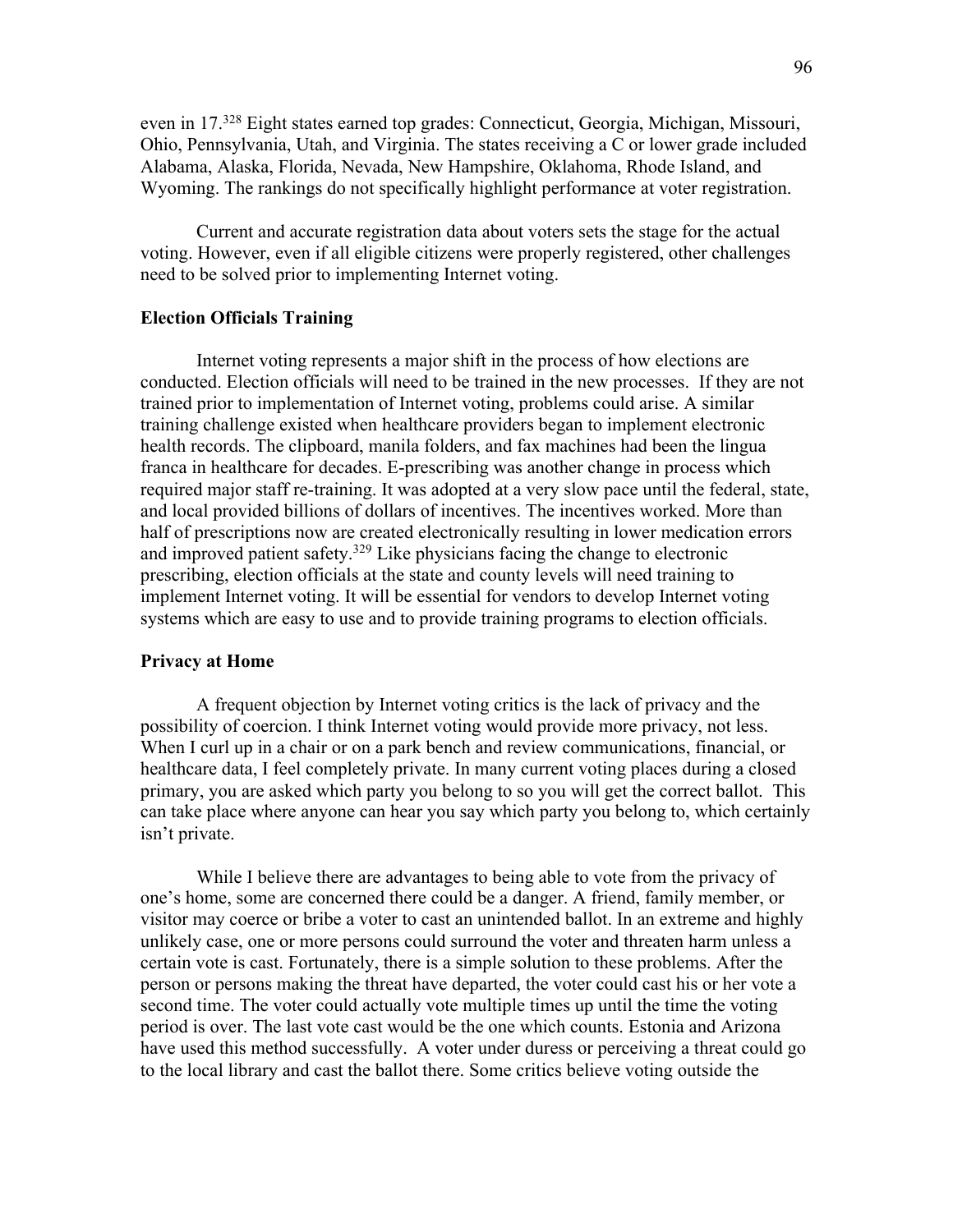polling place is not secure against coercion by those who buy last minute votes. I believe this is a minimal risk compared to the many flaws in our current system.

# **The Status Quo**

When Internet voting is introduced, it will represent a major change from the way voting works today. Most changes of this magnitude face resistance by those interested in preserving the status quo. "Follow the money" is a catchphrase said to have originated in William Goldman's screenplay for the 1976 film *All the President's Men*. <sup>330</sup> Current use of the Internet has disrupted multiple industries, and in each case I believe the flow of money has been a major factor.

For example, Apple's iPod and iTunes were the beginning of the demise of music tapes and CDs, which in their turn had caused the demise of vinyl records. Since Apple has become more aggressive in the movie business they are beginning to disrupt the movie theatre status quo. Money has moved from traditional publishers and broadcasters to a new business model Apple calls services. Apple reported revenue of \$8.9 billion from music, apps, and movies during the last quarter of 2015.331 The company does not break out the details of its services revenue, but they have reported 13 million Apple Music subscribers.<sup>332</sup> At \$10 per month, the annualized revenue would be \$1.6 billion. In 1997, Apple's revenue from music was zero.

There are other examples of major changes disrupting the status quo. **Amazon** disrupted the book industry with the Kindle which changed how many people feel about reading a physical book. Consumers began to purchase books from **Amazon** on-line or on Kindle rather than buying hard copy books from a traditional book store.

More recently, Uber, the American multinational online transportation network company headquartered in San Francisco, California, has faced strong resistance from local taxi commissions. Millions of consumers consider Uber the smartest way to get around. One tap on your smartphone and a car comes directly to you. You enter where you want to go and the driver sees it on his or her smartphone. Payment is completely cashless using the credit card you have on file with Uber. Taxi operators in New York pay large fees to get a medallion from the taxi commission authorizing them to operate.

Airbnb, a San Francisco, California based private company, provides an online community marketplace for people to list, discover, and book lodging accommodations around the world. A consumer may be looking for an apartment for a night, a castle for a week, or a villa for a month. Airbnb operates in more than 34,000 cities and 191 countries. Consumers like the service, but the company has raised concerns from hotel operators and municipal tax collectors.

Bitcoin, the digital currency described in chapter 4, has raised concern from banks and money transfer companies which collect large transaction fees which may not be justified in a world of digital currencies. Bitcoin is now accepted by 100,000 merchants worldwide. 333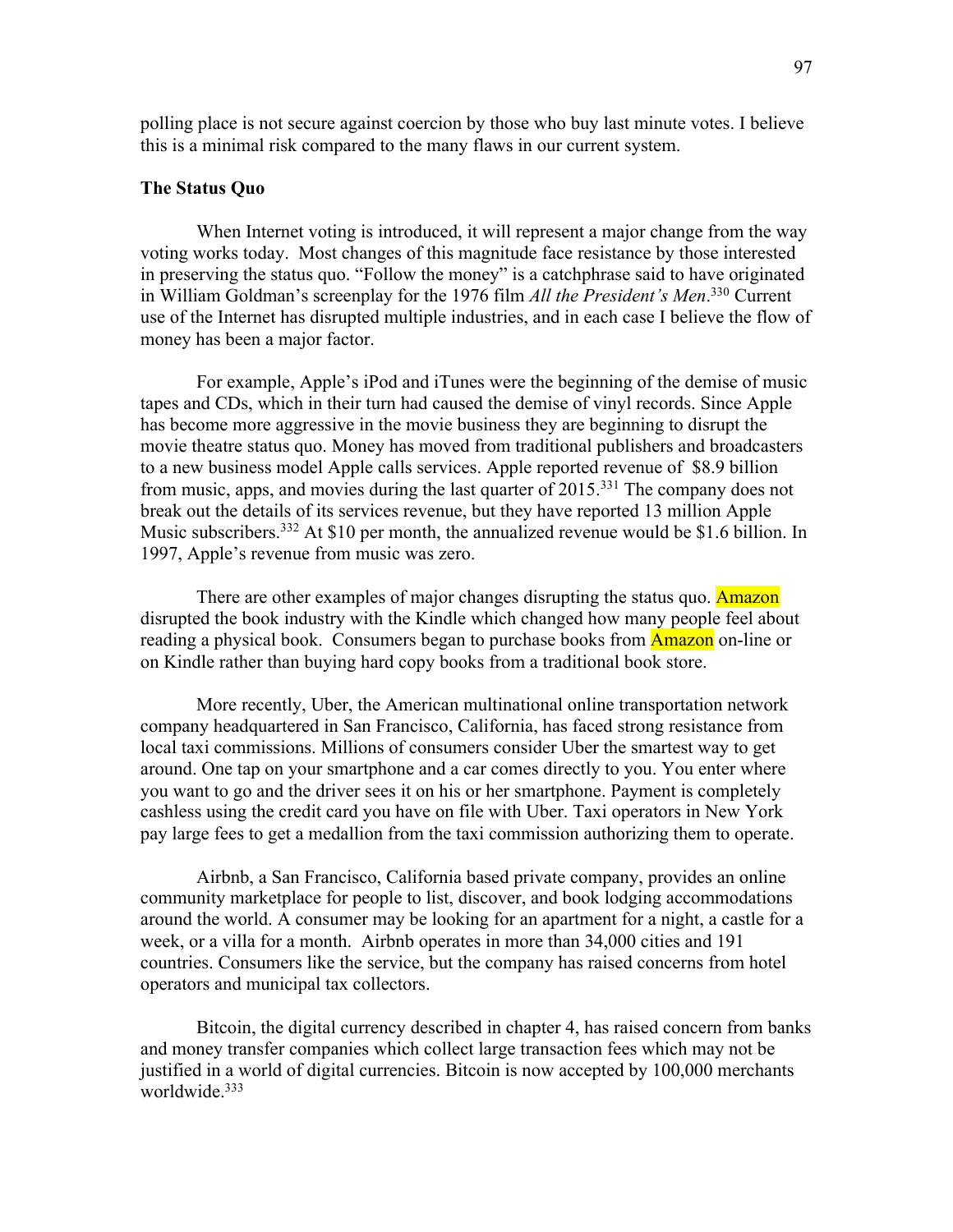In all of these examples, the issue revolves around money. Disrupting the status quo disrupts the allocation of money, and usually means money moves from old to new companies. In all of the cases, those benefiting from the status quo have resisted change.

#### **The Voting Machine Industry**

The industry serving governmental voting jurisdictions consists mostly of traditional voting machine companies. The voting machine industry has had a checkered past. The authors of *Broken Ballots* cited numerous cases of monopolization, corruption, and conflicts of interest.334

At one point, there were 19 voting machine companies listed in the Federal Election Commission Buyers Guide, but the guide is no longer available. Through a series of mergers, acquisitions, and business failures, the voting machine industry currently is dominated by the three companies. All three companies are privately held and do not disclose their revenue or profits.

Dominion Voting Systems Corporation is based in Toronto, Canada. It sells electronic voting and tabulating hardware around the world. In May 2010, Dominion acquired Premier Election Solutions, formerly Diebold Election Systems, from Election Systems & Software. They just had acquired Premier Election Solutions from Diebold, but were required by the United States Department of Justice to sell Premier Election Solutions for anti-trust concerns.

Election Systems & Software, based in Omaha, Nebraska, is the giant of the voting machine industry. In addition to a line of hardware products, the company provides equipment rental, print services, maintenance services, ballot management services, election support, professional services, and voter registration mailing services. The company's equipment, software, and services are used by municipalities and counties throughout the U.S.

Hart InterCivic, based in Austin, Texas, has been working with election professionals for more than 100 years. The company makes a wide range of voting machine hardware and services. Its election services include consultation, training, professional services, preventative maintenance, and ballot production services. The company claims its mission is to help advance democracy one election at a time.<sup>335</sup>

A review of the websites of these three companies reveals they all claim to be innovative. However, in my opinion, when you look at their products and services, they are basically refinements of decades old technology. Although it may take a decade, I believe Internet voting revenue will replace most of the existing revenue of these companies. In the future, voting industry revenue will come from software and services.

The question is whether these companies will reinvent themselves and become leaders in the future or whether they will not change and cling to the status quo. If they choose to lead, they will have significant advantages. They have long standing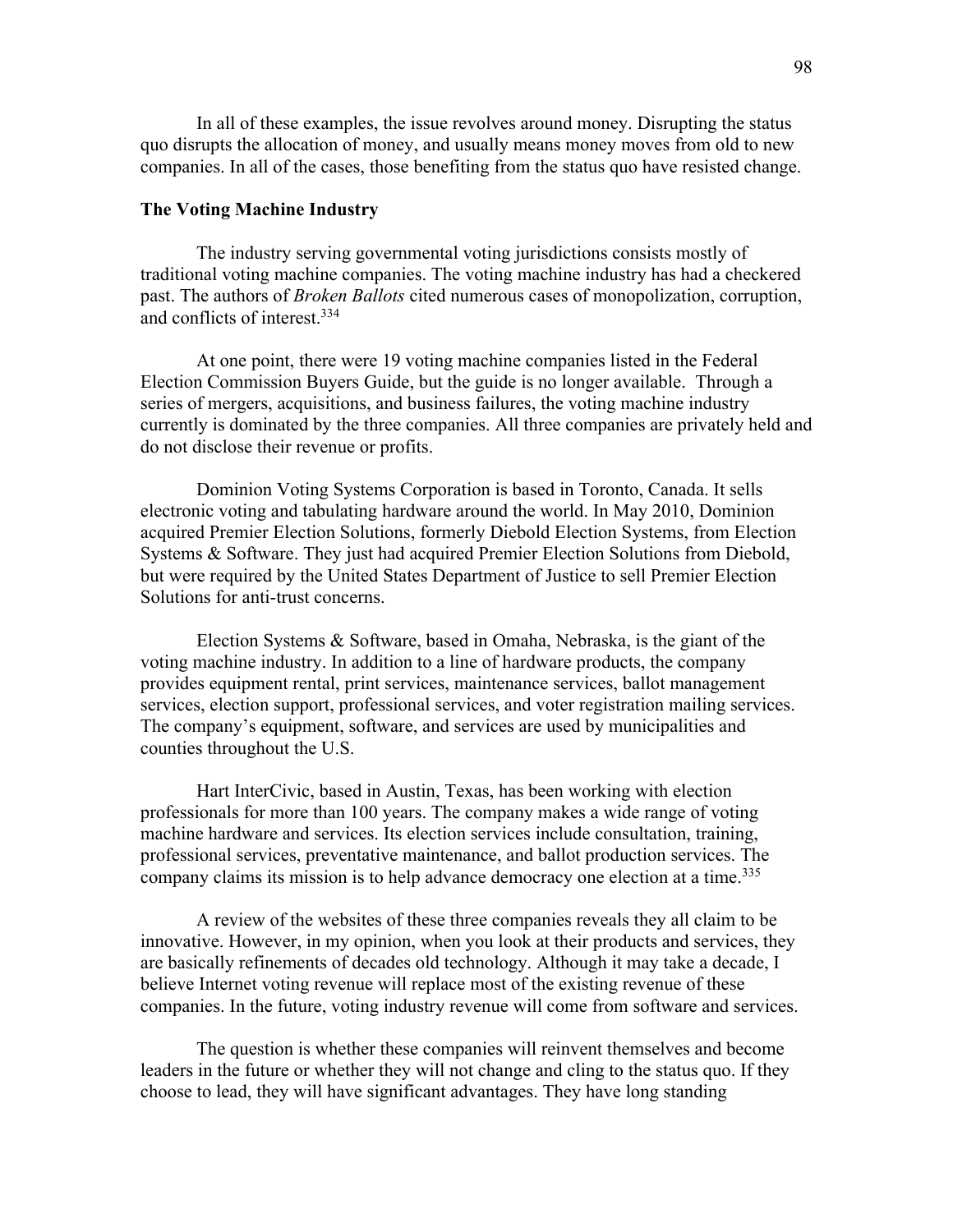relationships with government election professionals and have employees who understand the voting process. The music and publishing industries waited too long to embrace the Internet and newcomers such as Apple and **Amazon** took the lead, and the revenue. It is possible new companies will do the same thing to the election industry.

### **Incumbent Politicians**

There are different views concerning who benefits the most from high voter turnouts. Thomas Hansford, Associate Professor of Political Science, University of California and Brad T. Gomez, Associate Professor of Political Science, Florida State University studied this question. In their 2010 paper, "Estimating the Electoral Effects of Voter Turnout", the researchers concluded, "High turnout elections portend partisan change, anti-incumbency tendencies, and generally less predictable consequences."336

I believe Internet voting will bring more voters to the polls, and higher voting turnout will not benefit incumbents. Washington Post's Amber Phillips investigated the relationship between politics and the adoption of Internet voting. She said, "Politicians want to keep their jobs, and one of the best ways to do that is to avoid massive turnout that could get them in trouble -- especially should any negative headlines come their way before Election Day."337

The Center for Public Integrity, a nonprofit, nonpartisan organization which does investigations and analyses of public service, government accountability, and ethics related issues said,

Being a member of Congress remains a surprisingly sweet gig. In addition to the power to shape policy and public discourse, legislators get great health care and retirement benefits, hefty salaries with annual cost of living increases and the incumbency-boosting ability to blanket constituents with mail touting their achievements. <sup>338</sup>

Joe Mohen agrees. He is an entrepreneur best known as co-founder and CEO of election.com, the company which ran a successful trial of Internet voting for the Arizona Democratic Primary in March 2000. He believes incumbents are very focused on staying in office to preserve the perks they receive.

Mohen said, "Politicians get reelected more than 80% of the time."<sup>339</sup> According to The Center for Responsive Politics, a non-profit, nonpartisan research group based in Washington, D.C., his estimate is low. Between 1964 and 2014, the reelection rate averaged 93%.<sup>340</sup> Mohen believes the reelection rate would drop to 50% if Internet voting was implemented nationwide. The 50% number is hard to prove, but I believe Mohen's rationale is logical. He said, "With Internet voting, it will be much easier to vote and participation will rise significantly. If more people vote, those who are dissatisfied with the incumbents will have a stronger voice."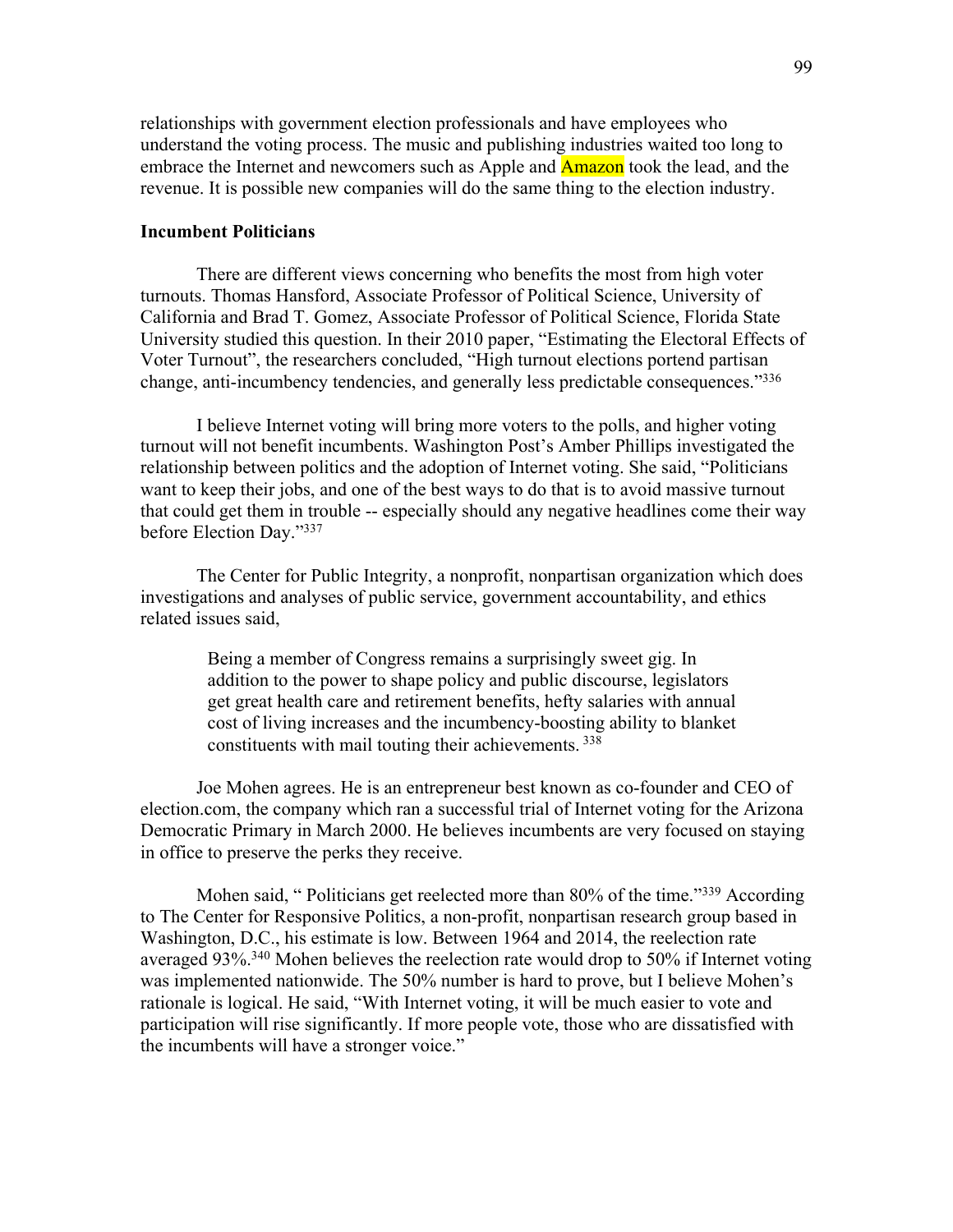In August 2015, a Gallup poll showed Congress approval fell to 14% from 17%. <sup>341</sup> As of May 23, 2016, a RealClearPolitics average of six surveys put the approval rating at 13.3% with a disapproval rating of  $78.2\%$ .<sup>342</sup> In my research, I found no current congressional politicians from the Democrat or Republican party pushing for the adoption of Internet voting. Despite the many benefits to citizens of an easier, more convenient voting system, there appears to be no political will to change the American system of voting.

# **The 'It Just Can't Be Done' Attitude**

The strongest challenge to Internet voting comes from a small, highly influential, and knowledgeable group of anti-Internet voting activists. During the early to mid 1990s, the attitude of many technologists and business people concerning potential uses for the Internet was very different from what it is today. I attended a conference in Paris, France in 1995 where Bill Gates was the keynote speaker. He said that the Internet had no place in business because it was too slow, insecure, and unreliable. At the same time, I also met with banking and insurance executives who told me they would never connect their firms to the Internet. Even IBM computer scientists were skeptical of the Internet. One IBM Fellow, with a PhD in computer science, told me it was not possible to perform transactions on the Internet. He said, "It just can't be done."

IBMs proprietary networking software at the time, Systems Network Architecture, used very sophisticated software, developed in the mid 1970s, called Virtual Telecommunications Access Method, known as VTAM. Most large enterprises in the world at the time the Internet was emerging used IBM's VTAM. VTAM provided the basis for a deterministic network. This meant the sender and receiver of a digital packet of information could determine with certainty exactly the state of the information packet. In other words, the sender and receiver knew exactly where the packet of information was. When the packet of information arrived at the destination, the sender and receiver got a confirmation.

During the early 1990s, as the Internet was beginning to emerge into the business world, computer engineers realized the Internet was not a deterministic network like VTAM. Senders and receivers had no way to confirm if an information packet had arrived at its destination. This is why the IBM Fellow believed it would be impossible to perform transactions using the Internet. There was no state built into how the Internet worked. This meant if you visited a website, the website would not know you visited, so if you came back again it would not recognize you. Remembering you had visited and what you were doing on the site when you visited is called the "state" of your visit. Mainframe systems, with VTAM, had this capability. The Internet, prior to cookies, did not.

Netscape Communications, founded in Mountain View, California and best known for its web browser, Netscape Navigator, set out in the early 1990s to enable companies to use Internet webservers to perform transactions many believed only IBM mainframes with VTAM could perform. Netscape had a vision for the Internet which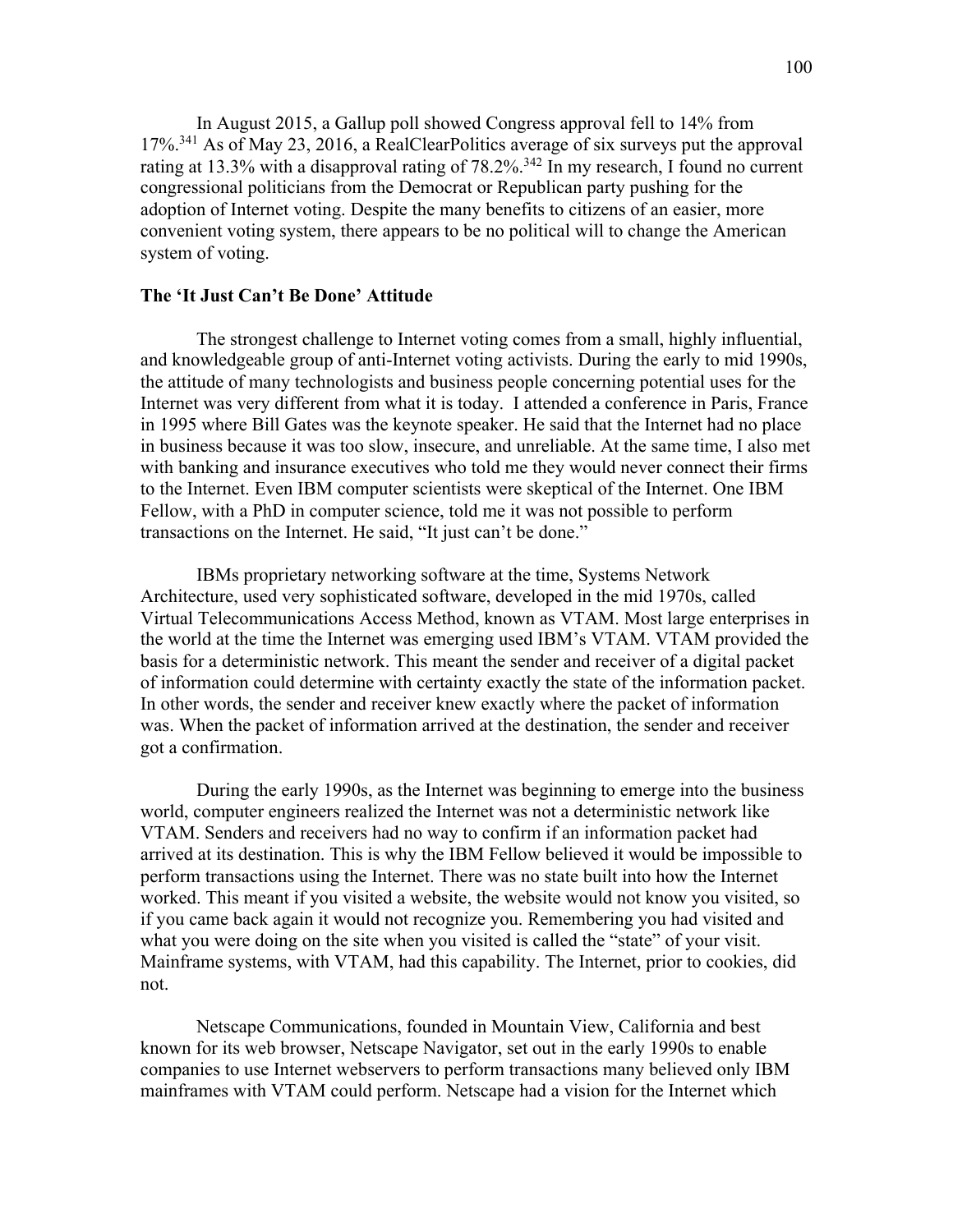went beyond the limitations the computer scientists at IBM accepted. The Internet's lack of state would be solved by the invention in 1994 of the cookie by Netscape Internet pioneer Lou Montulli.<sup>343</sup> A cookie is a small file containing a piece of text. The cookie file could contain a user ID. When a user visited a website, the webserver would write the small cookie file on the user's computer. When a user visited the website a few seconds later or months later, the webserver would look on the user's computer and if it found the cookie, it would know the identity of the returning visitor. In other words, the cookie gave the Internet the ability to do things previously only possible with mainframe software.

The cookie is a simple concept, but it enabled Internet pioneers to eventually build websites which could do anything IBM's mainframes and VTAM could do. The implementation of the cookie was not a remake of the Internet. The 24 year old Netscape software engineer did not have blinders on. He knew what he was trying to accomplish and he invented a solution. It was a small tweak inspired by a vision. The Internet approach to handling transactions was not nearly as robust as IBM's approach at the beginning, but the Internet evolved rapidly. IBM adopted Internet technology in 1995, and within a few years, incorporated it into all of its hardware and software solutions.

There have been countless ideas where one or more pundits said, "It just can't be done." In 1972, a study about world dynamics was sponsored by The Club of Rome, a global think tank that deals with a variety of international political issues. The study resulted in a book, *The Limits to Growth: A Report for the Club of Rome's Project on the Predicament of Mankind*. <sup>344</sup> This book was my introduction to brilliant people's pessimism. The book presented a simulation model based on five variables: world population, industrialization, pollution, food production, and resource depletion. The model was developed by Jay Wright Forrester, an American pioneering computer engineer and systems scientist. He was a professor at the MIT Sloan School of Management and is known as the founder of system dynamics.<sup>345</sup>

The five variables in the study were considered to grow exponentially, while the ability of technology to increase resources availability was believed to be linear. The initial simulation showed the world would collapse by the beginning of the  $21<sup>st</sup>$  century because there would be too many people, insufficient production, overwhelming pollution, a shortage of food, and a depletion of critical resources. The authors explored the possibility of breakthroughs to avoid the collapse. After considering the most optimistic scenarios imaginable, the conclusion was essentially the same. The world could collapse. Needless to say, the world did not collapse. Brilliant as they were, the researchers could not see the future breakthroughs which would occur. In other words, they thought, "It just can't be done."

Some computer scientists have become anti-Internet voting activists and share a similar attitude toward Internet voting. "It just can't be done." Following are a few examples of this anti-Internet voting activist attitude:

> It's going to be decades, if ever, before the technology used for security is at the point where online voting can be done with confidence.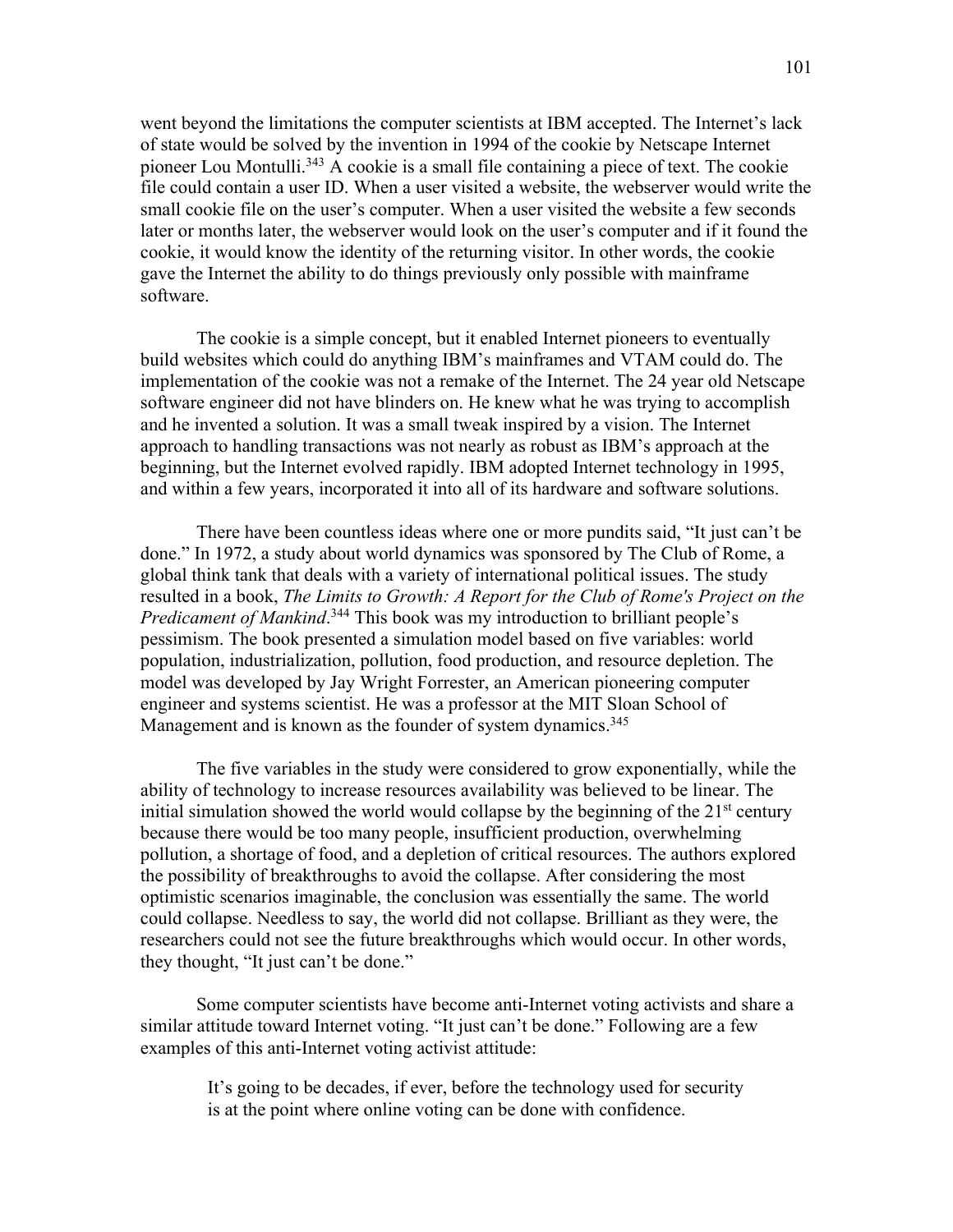There's just so much that can go wrong, and the need for it is not nearly so pressing as the risk  $(2016).^{346}$ 

> J. Alex Halderman, Ph.D., Assistant Professor of Computer Science and Engineering, University of Michigan and member Board of Advisors at Verified Voting.

Our goal is to convince you that secure Internet voting is unachievable for the foreseeable future and therefore, we sincerely hope, not inevitable.

> "Internet Voting in the U.S." (2012) by Barbara Simons, Ph.D. and Douglas W. Jones, Ph.D.<sup>347</sup> Simons, Chair of the Board of Directors of Verified Voting and member of the Board of Advisers of the U.S. Election Assistance Commission. Douglas W. Jones, Professor of Computer Science, University of Iowa and member Board of Advisors at Verified Voting.

Internet voting is a nonstarter. You can't control the security of the platform. The app you're using, the operating system on your phone, the servers your data will cross en route to their destination, there are just too many openings for hacker interference (2016).<sup>348</sup>

> Aviel D. Rubin, Ph.D., Professor of Computer Science, Johns Hopkins University and member Board of Advisors at Verified Voting.

I have not yet seen anyone come up with any way to address the security problems we identified with Internet voting and I believe it would require either some new breakthrough or a wholesale change to our computing infrastructure (2011).<sup>349</sup>

> David Wagner, Professor, Computer Science Division, University of California, Berkeley.

The dissenting anti-Internet voting activists, who effectively torpedoed the military and overseas citizens Internet voting expansion pilot, hold Ph.D. degrees and have very impressive backgrounds. Two of them, Barbara Simons and David Jefferson are board members at Verified Voting.<sup>350</sup> Aviel D. Rubin is a member of the Verified Voting Board of Advisors. The fourth, David Wagner, is Professor at Berkeley Electrical Engineering & Computer Sciences.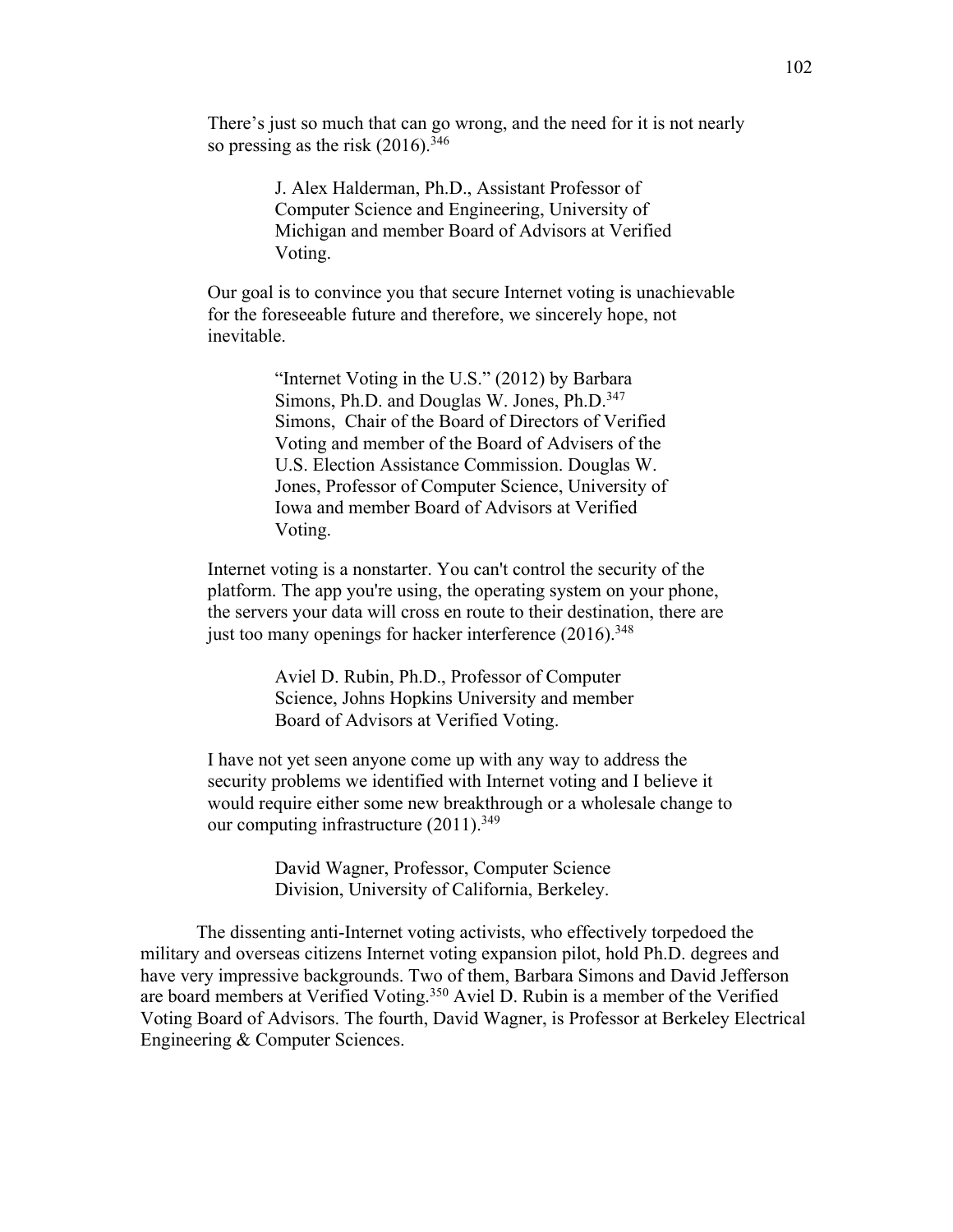#### **Verified Voting**

Carlsbad, California based Verified Voting is comprised of two separate organizations. Verified Voting Foundation is a  $501(c)(3)$  nonprofit educational organization founded in 2003 by Dr. Dill. VerifiedVoting.org is a 501(c)(4) nonprofit lobbying organization formed at about the same time. The two organizations engage in many of the same activities, but the IRS requires the lobbying activities be funded separately. The two organizations have nearly identical mission statements.

> We believe the integrity and strength of our democracy relies on citizens' trust that each vote be counted as cast. Our primary concern lies in ensuring that the means for verifying election outcomes are in place and used for that purpose. We also focus on the reliability and security of voting systems. We connect those who are making and implementing policy that shapes how we vote to those who understand the particular risks associated with the emerging digital landscape, particularly online and electronic voting.351

Verified Voting has significant breadth and depth of experience on voting and voting rights. The staff and board members provide education and advice to election officials, voter advocates, lawmakers, technologists, researchers, and the media. A major focus of Verified Voting is to ensure auditable systems are in place and ensuring audits are conducted. They actively seek to eliminate or greatly reduce the use of systems which cannot be audited. They include the use of the Internet in voting to be among the systems which cannot be audited.

In an interview in 2016 with Pamela Smith, President of Verified Voting, she explained that Verified Voting provides information and public testimony on voting issues at federal and state levels throughout the U.S. <sup>352</sup> Ms. Smith is co-editor of the "Principles and Best Practices in Post Election Audits," co-author of "Counting Votes 2012: A State by State Look at Election Preparedness", and is a contributing author for "Confirming Elections: Creating Confidence and Integrity through Election Auditing".

I asked Ms. Smith if Verified Voting was biased against Internet voting. She would not use the term biased but agreed the organization considers Internet voting to be risky, not verifiable, and not ready for widespread use.<sup>353</sup> She acknowledged the current system has many flaws, but believes the focus should be to fix the current system rather than introduce what Verified Voting considers to be unproven technology. Verified Voting endorses what Los Angeles County and Travis County are doing to specify improved voting systems, but not the use of the Internet.

The publicly available tax returns for the two Verified Voting organizations reveal they had income of approximately \$4.6 million during 2004-2013 and expenditures on program activities of approximately \$2.5 million. Almost 90% of the income is collected by the educational organization. The source of the funding is mostly grants from non-profit foundations which have an interest in American democracy and the election process. There are no members of Verified Voting but they do use mailing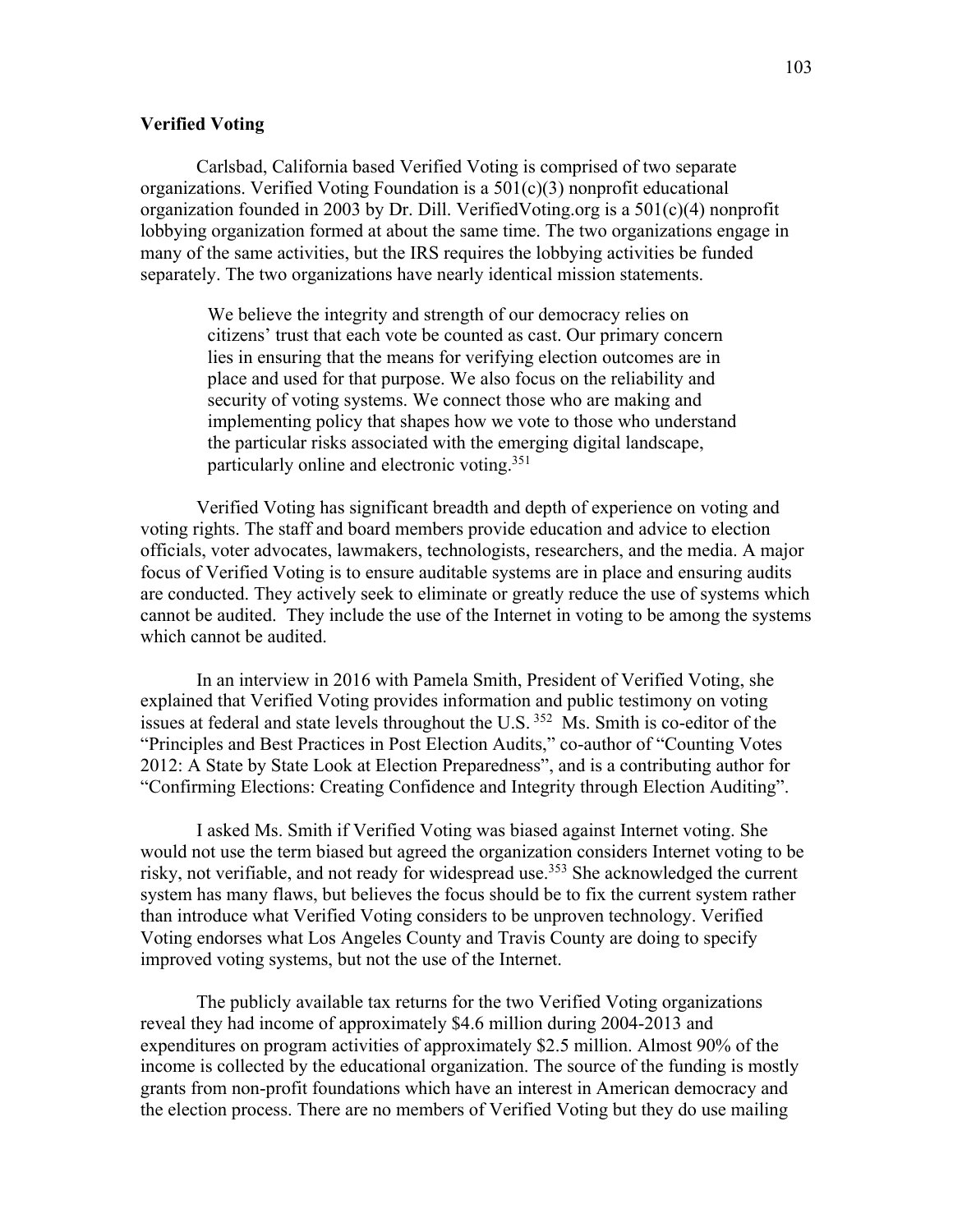lists to solicit donations from individuals. Ms. Smith assured me that the voting machine industry is not among the donors to Verified Voting or its Foundation.

I take Verified Voting's stated goals and mission at face value. I believe they are strongly committed to helping assure American democracy is protected with auditable voting processes. When it comes to Internet voting proposals or even discussions about the topic, the voice of at least one of the board members or board advisory members is present. With 9 board members and 31 advisory board members, it is a formidable group. Their papers and sound bites concerning the dangers of Internet voting are widely circulated. Their messages about the dangers of Internet voting are consistently negative. Based on discussions with people directly associated with Verified Voting, election officials who have talked to them, and quotations attributed to them, I conclude Verified Voting's unstated goal is to stop Internet voting in its tracks. The elite anti-Internet voting activists actively lobby and speak out in a manner which often frightens politicians and election officials from even considering Internet voting pilots.

I believe Verified Voting's message is a response to their concern voting officials or politicians might perceive that citizens want Internet voting. They further believe claims by boastful vendors that Internet voting is ready are not valid. I understand the concern raised by some voting systems administrative staff who may not have the background or skills to implement secure Internet voting today. They may not have the funds to hire the necessary skills. Despite my understanding of the Verified Voting exploits to criticize Internet voting pilots, I have some concerns about how they are displaying their critiques.

There is little acknowledgement in Verified Voting's publications or quotes about how Internet voting would compare to the dire situation of the current system of antiquated, insecure voting machines. Comparisons are made between Internet voting of today and a perfect Internet voting system in the future. The concerns raised about Internet voting are legitimate concerns, but are theoretical and not supported with statistical analysis showing the probability of their concerns actually occurring. Other than the End to End Verifiable Internet Voting paper in which Verified Voting board and advisory members actively participated, I could not find papers with specific constructive suggestions for how to make Internet voting pilots more successful. Neither could I discover any suggested strategies for mitigating the concerns they raise. Although solutions are not their primary responsibility, it would be helpful if they used their incredible talent pool to collaborate on developing creative solutions.

I would like to see more discussion from Verified Voting on their research about Internet voting. I have concerns about the approach some of the board and advisory board members of Verified Voting have used to undermine Internet voting trials. While finding weaknesses can be helpful, I found the communications following the Estonia and the District of Columbia pilot projects on Internet voting to be more destructive than constructive.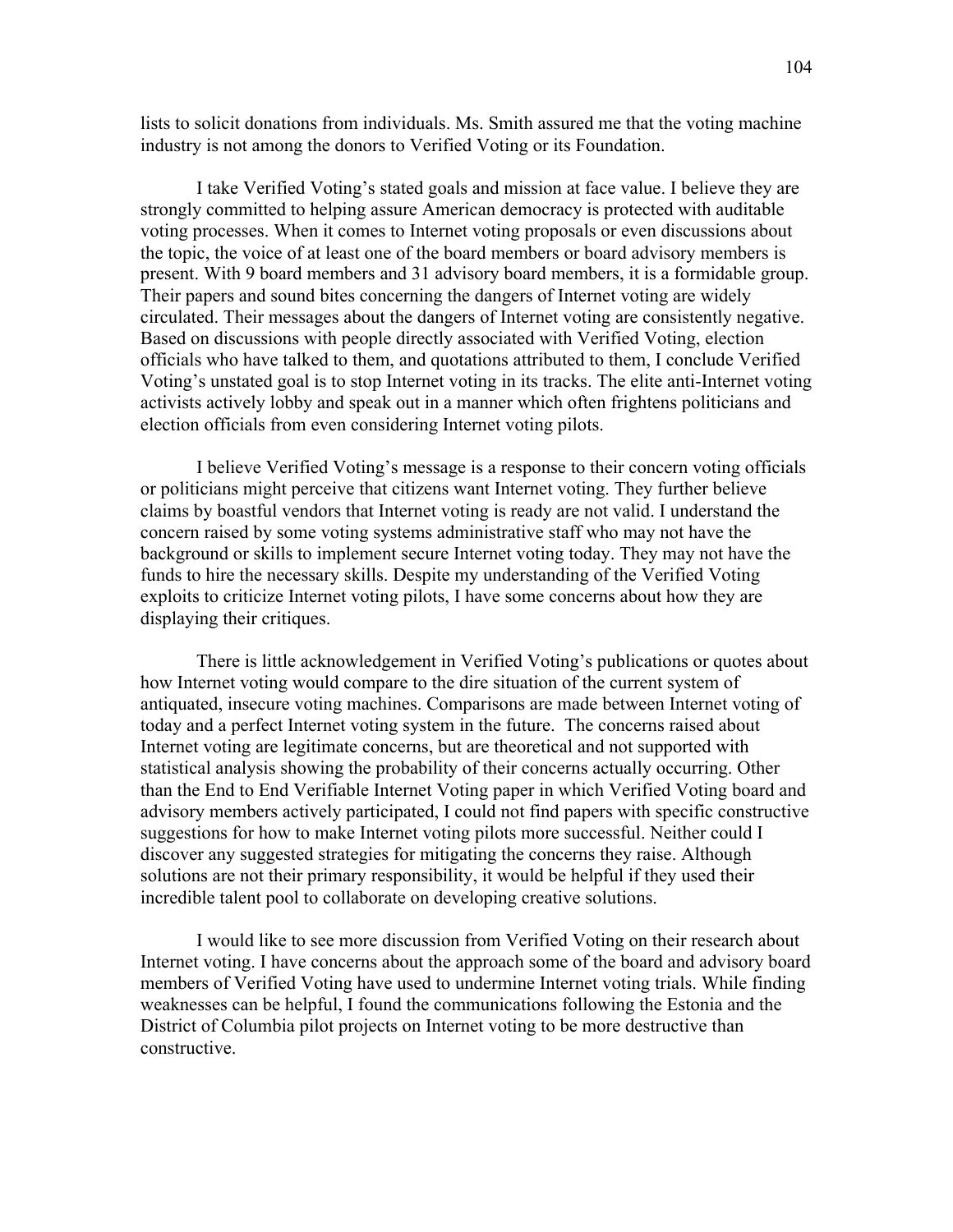When I started to research this book, I did not expect to find one of the major challenges to introducing the use of the Internet into the voting process would come from computer scientists. Although I share some of the concerns raised by Verified Voting and others, I feel the challenges can be overcome. I agree with Ms. Smith when she said, "Let the research continue".<sup>354</sup>

# **Think Big, Act Bold, Start Simple, Iterate Fast**

I believe there are two ways to consider the feasibility of Internet voting. One is the doom and gloom approach advocated by the anti-Internet voting activists. "Never is too soon," some say. Another view is to follow the kind of thinking the young Netscape programmer applied to make the Internet able to replace traditional networking. In the late 1990s, I developed a mantra which matches his approach. I believe it can enhance an election attitude. I called it Think Big, Act Bold, Start Simple, Iterate Fast.<sup>355</sup>

Think Big is about the potential to greatly increase voter participation and strengthen our democracy. I believe Internet voting has the potential to make these improvements.

Act Bold is what the Utah Republicans did in 2016. They took a calculated risk by trying Internet voting. They found they were able to enfranchise thousands of voters of all ages who were able to vote from home or remotely. Many voters were serving with the military or living and working abroad. Mormon missionaries voted from 45 countries.356 Voters were able to reliably vote using the Internet.

Start Simple is the third element of the mantra, and perhaps most important. Healthcare.gov thought big, acted bold, but started big and initially failed big. A smaller start or a pilot project has a higher chance of success.

Iterate Fast is the path to ultimate success. Most multi-billion dollar Internet companies have followed this part of the mantra and continue to do so. The Internet voting proposal for military and overseas citizens was an excellent idea with broad support. The supporters started simple and had a successful pilot with just 84 voters. Unfortunately, the follow-on pilot designed for 100,000 was not permitted to proceed because of the strong voice of just four dissenters.

America is a big place with states bigger than many countries. A national election voting server would not be a good idea. However, a national blueprint for how Internet voting could work would be a great idea. Each state and its election jurisdictions could implement on their own schedule based on their unique needs and skills. The key is then to iterate fast based on what is learned. Estonia is not resting on its laurels. It is continually improving and strengthening its Internet voting system by refining processes, adopting new technology, and continuously reviewing how the system works.

A good starting point for how to think about Internet voting is a 2016 report from the Atlantic Council entitled, "Democracy Rebooted: The Future of Technology in